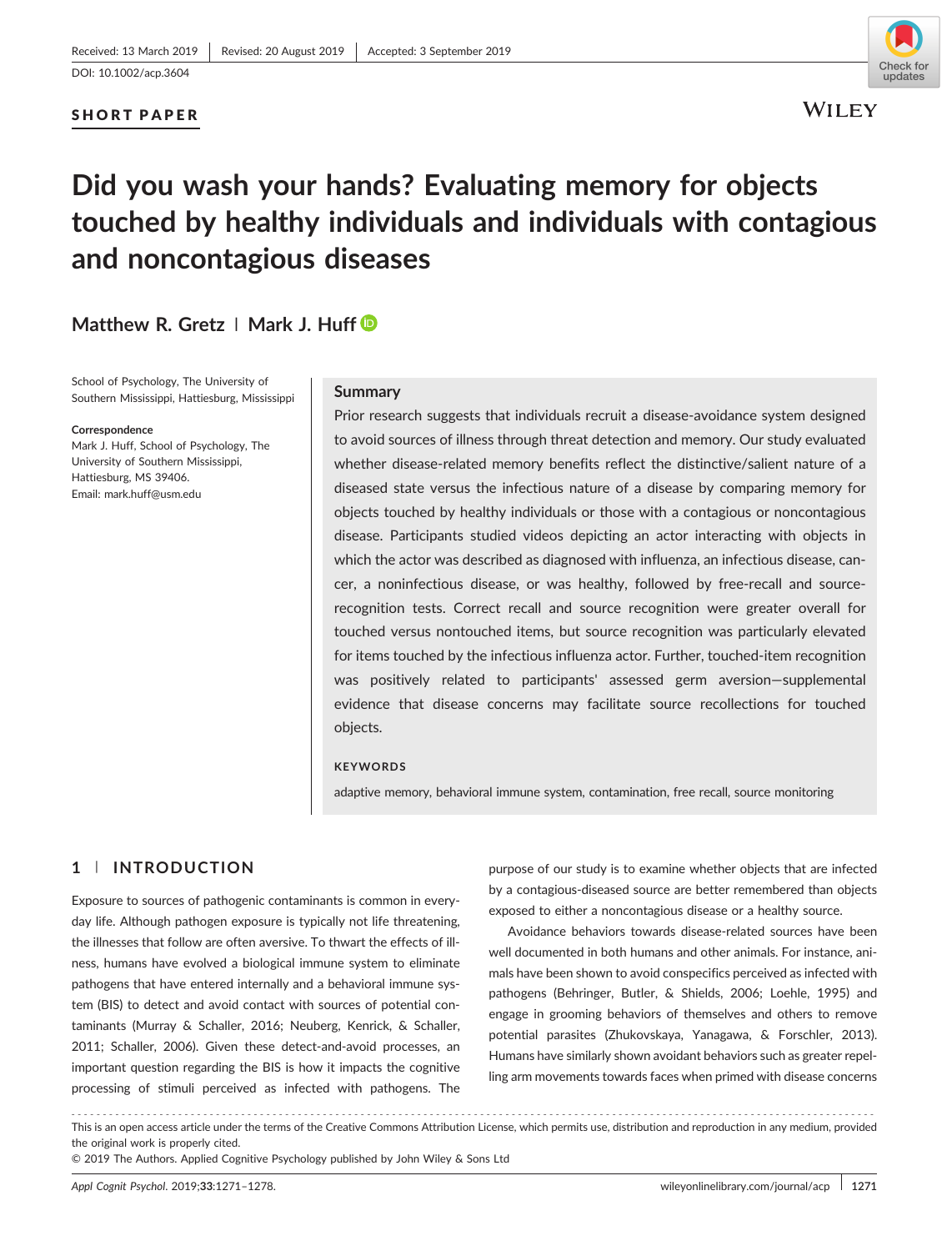(Mortensen, Becker, Ackerman, Neuberg, & Kenrick, 2010) and by experiencing disgust towards sources of potential contaminants (Schaller & Duncan, 2007; Schaller & Park, 2011). Sensibly, patterns of avoidant responses precipitating from the BIS likely serve an adaptive function—developing over successive generations to facilitate avoidance of diseased sources.

Like the adaptive nature of disease‐avoidant processes, researchers have also examined the adaptive functions of memory systems. Fitness-relevant information, such as the availability of food, water, and shelter, is beneficial to one's survival and therefore may be processed and retained more effectively (Nairne, 2015; Nairne & Pandeirada, 2010). Consistent with this possibility, accumulating evidence has shown a memorial advantage for information processed within survival-related contexts. For instance, rating words for relevance to a survival scenario, such as being stranded in the grasslands of a foreign land, produces a large memory advantage relative to deep, nonsurvival control tasks (Kostic, McFarlan, & Cleary, 2012; Nairne, Thompson, & Pandeirada, 2007) and extends to the processing of words in hunter/gatherer scenarios in which survival is paramount (Nairne, Pandeirada, Gregory, & Van Arsdall, 2009). Enhanced memory has also been found for animate (vs. inanimate) items, given that living beings are more likely to impact survival, potentially resulting in survival benefits (e.g., sources of food, collaborative partners, and mates) or costs (e.g., predators and foes; Bonin, Gelin, & Bugaiska, 2014; Nairne, Van Arsdall, & Cogdill, 2017). Therefore, given consistent memorial benefits for objects and sources of information beneficial to survival, threats to survival, such as sources of infectious diseases, may also be highly memorable to avoid contamination.

To evaluate the effects of diseased sources on memory, Fernandes, Pandeirada, Soares, and Nairne see too Bonin, Thiebaut, Witt, & Méot, in press, for a similar study) presented participants with a series of black‐and‐white objects alongside a description of a person who had presumably touched the object. Two descriptions were used: one that conveyed sickness (e.g., person with a runny nose) and a control that conveyed no health‐related information (e.g., person with green eyes). The study phase consisted of objects paired with descriptions that were tested throughout to ensure that participants were encoding the description/object association. A "surprise" final recall test was then completed in which object recall was greater for objects originally paired with the description of the sick individual than the healthy individual. This pattern was suggested to occur due to activation of the BIS for disease‐connoting objects, which received greater processing than objects not associated with a disease. These patterns were also found in a subsequent experiment in which objects were paired with faces that contained either visual blemishes designed to communicate the presence of disease (e.g., rashes, herpes, and eczema) or no blemishes. Again, a memory benefit was found for objects paired with a face containing disease‐related cues versus a face without blemishes.

Although diseased sources may activate the BIS, producing greater processing of associated information, disease features are also highly salient and distinctive. The benefits of distinctive features on memory

are diverse and well established (see Huff, Bodner, & Fawcett, 2015; Hunt & Worthen, 2006, for reviews) and can benefit memory when a stimulus is perceived as unique or statistically rare. In Fernandes et al. (2017), it is unclear whether the memory improvement found for disease‐related objects was due to activation of the BIS or due to general salience of objects associated with diseased versus healthy individuals. To delineate the contributions of the BIS and distinctive processing, the purpose of the present study was to directly compare the effects of two separate disease conditions on memory: a disease that was highly contagious (influenza) and therefore would likely to activate the BIS and a noncontagious disease (cancer) that would not activate the BIS. These disease conditions were then compared to a healthy control condition to triangulate potential memorial effects of a present disease.

In our study, participants viewed a series of videos set in various household scenes containing a variety of objects. In each video, an actor walked through scenes and touched a subset of objects. Importantly, participants were informed prior to viewing the videos that the actor was diagnosed with influenza, cancer, or was healthy and not afflicted with ailments. Following the study phase, participants completed a free‐recall test for all objects in the scenes and a source‐monitoring test to parse source recollections for touched and nontouched items (Johnson, Hashtroudi, & Lindsay, 1993). Source memory (or the recollection of contextual details) has been shown to improve following survival processing (Kroneisen & Bell, 2018), suggesting a link between adaptive processing and source memory. Thus, the inclusion of both test types allows for an examination of whether disease information affects memory more globally, such as when individuals are freely reporting objects from memory or when they are required to monitor for contextual details of remembered objects.

Our study was therefore designed to evaluate two competing accounts for disease‐related effects on memory in an ecologically valid context. According to the *BIS account*, memory for touched objects would only be enhanced for the influenza group over the cancer and healthy groups, as only influenza would be perceived as infectious and avoidance of this diseased source would increase the likelihood of positive survival outcomes. Separately, the *distinctiveness account* predicts that memory for touched items would be enhanced over the healthy group when the actor had either influenza or cancer diseases due to the overall salience of a diseased state. To provide a secondary assessment of the BIS account, participants also completed the Perceived Vulnerability to Disease (PVD) scale (Duncan, Schaller, & Park, 2009), which contains two subscales: germ aversion and perceived infectability, to assess individual dispositional concerns towards pathogens. We expected that, if the BIS regulates processing of potential sources of disease, a positive relationship would emerge between the germ aversion subscale and memory for touched objects given that these objects serve as a source of pathogens. We rationalized that if an individual is averse to germs, he or she may increase attentional processing towards touched (vs. nontouched) objects as these objects would be more likely to serve as disease vectors.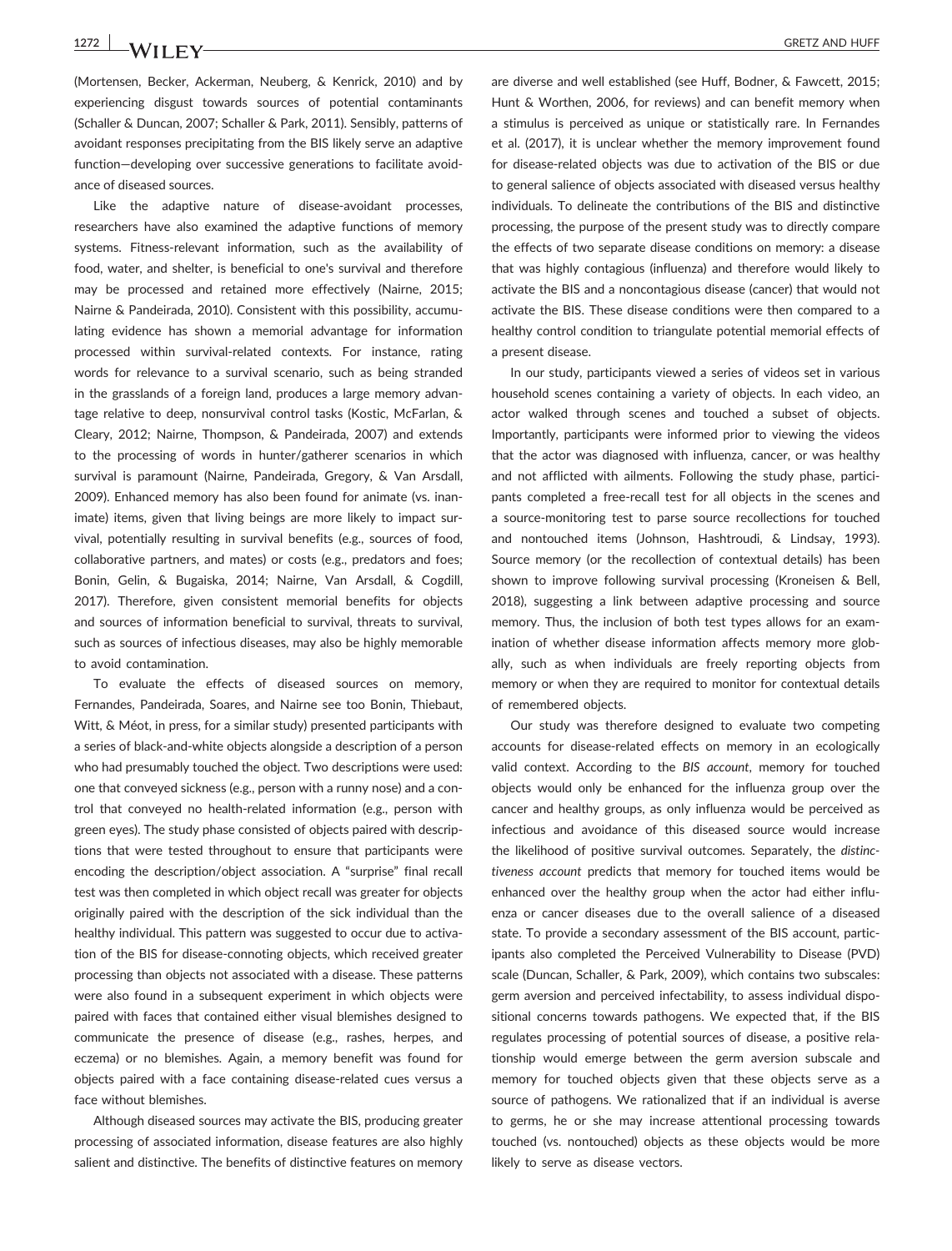## **2** | **METHODS**

#### **2.1** | **Participants**

One‐hundred fourteen English‐proficient participants with normal or corrected-to-normal vision were recruited from the undergraduate participant pool at The University of Southern Mississippi. Data from one participant were eliminated due to confusion about source‐test instructions leaving 38 participants in the healthy and influenza groups and 37 in the cancer group. A sensitivity analysis using G\*Power (Erdfelder, Faul, & Buchner, 1996) indicated that our sample size had sufficient power (.80) to detect medium effect sizes (Cohen's *d* = 0.50) or larger. Participant characteristics are reported in Table 1. Mean participant age was 20.61 years (*SD* = 3.43; range = 18–42), and mean years of formal education was 13.72 years (*SD* = 1.46; range = 12–19).

#### **2.2** | **Materials**

Silent digital videos were created, which portrayed a single female actor touching a series of objects in four different household contexts (kitchen, bedroom, bathroom, and garage; see Figure A1 for static examples). The videos were based static household images in the socialcontagion paradigm (Roediger, Meade, & Bergman, 2001) that were recently updated by Huff, Weinsheimer, and Bodner  $(2016)^{1}$  Each video contained an average of 25.25 objects (range = 22–27) and were normed to be schematically consistent with each household context. In each video, 10 items were touched by the actor, which were randomly selected from the normed data and distributed evenly across the scenes to minimize potential serial‐position effects. Two versions of videos were created: one for the influenza group and the other for the healthy and cancer groups. The only difference in each version occurred at the beginning of the video in which the influenza actor sneezed prior to touching objects to reinforce the presence of a contagious illness, whereas the healthy and cancer actor did not. To enhance external validity, each version was filmed using two different female actors,

TABLE 1 Participant characteristics and mean (±95% confidence interval) PVD scale responses as a function of healthy, influenza, and cancer disease groups

| Variable          | <b>Healthy</b>              | Influenza              | Cancer                  |
|-------------------|-----------------------------|------------------------|-------------------------|
| Ν                 | 38                          | 38                     | 37                      |
| Age (years)       | $21.50, (\pm 1.67)$         | $20.24a (\pm 0.67)$    | $20.08_a (\pm 1.10)$    |
| Education (years) | $13.95_a (\pm 0.53)$        | $13.39a (\pm 0.37)$    | $13.84_{\circ}$ (±0.47) |
| <b>PVD</b> scale  | $3.90_a (\pm 0.29)$         | $3.98_{\rm a}$ (±0.23) | $3.70_a (\pm 0.30)$     |
| Infectability     | $3.28$ <sub>2</sub> (±0.46) | $3.17a (\pm 0.39)$     | $2.89$ , $(\pm 0.42)$   |
| Germ aversion     | $4.28$ , $(\pm 0.33)$       | $4.472$ (±0.28)        | $4.14 \times (±0.36)$   |

*Note*. Infectability and germ aversion are the two subscales of the PVD. Same letter subscripts indicate equivalence across groups, *p* > .05, two‐ tailed.

Abbreviation: PVD, Perceived Vulnerability to Disease scale (Duncan et al., 2009).

yielding four total sets of videos (two video sets for the influenza version, each with a different actress, and two video sets for the healthy/cancer versions, each with a different actress). Participants only viewed one video set depending on their randomly assigned condition, and video sets were counterbalanced across participants to ensure that the different actresses in the videos were used equivalently in each disease group. The items in the videos and the order in which items were touched were identical across versions. The mean video duration was 46.38 s (*SD* = 5.26 s), which was equivalent across videos, *t*s < 1.

The 15-item PVD scale (Duncan et al., 2009) was also administered. The PVD consists of two subscales, germ aversion and perceived infectability, which are suggested to measure separate BIS dispositional responses. The germ aversion subscale consists of eight items to assess an individual's emotional aversion to pathogenic threats (e.g., "It really bothers me when people sneeze without covering their mouths"). The perceived infectability subscale consists of seven items to assess susceptibility to diseases (e.g., "I have a history of susceptibility to infectious diseases"). Responses are made using a 7‐point Likert scale ranging from 1 (*strongly disagree*) to 7 (*strongly agree*) with higher scores indicating greater perceptions of disease vulnerability. Six items were reverse scored. The overall PVD (*M* = 3.86; range = 1.73–5.93; *α* = .79) and the germ aversion (*M* = 4.30; range = 1.75–6.25; *α* = .66) and perceived infectability (*M* = 3.12; range = 1.00–6.80;  $\alpha$  = .87) subscales had acceptable reliabilities.

## **2.3** | **Procedure**

Participants were tested individually or in small groups up to four. Testing of individuals versus small groups was distributed evenly across the three disease conditions. Following informed consent, participants were instructed that they would view a series of videos of an individual walking through four household scenes and would touch a subset of objects. Participants were further instructed to remember as many objects as possible in each scene, regardless if the individual touched the object or not. Videos were displayed on a computer monitor for participants tested alone and on a large projector screen for participants tested in groups. Prior to each video, participants were provided with condition‐specific disease information about the actor both visually and auditorily. The healthy group was informed that the individual in the video "was healthy and not afflicted with any ailments." The cancer group was informed that the individual in the video was "diagnosed with cancer, a noncontagious disease that can result in anemia, the development of bodily lumps, and changes in digestive movements." The influenza group was informed that the individual in the video was "diagnosed with influenza, a highly contagious disease that can result in fever, sore throat, and muscle or body aches." Participants studied all four scenes in succession in the order listed above with disease/healthy instructions repeated prior to the start of each video.

<sup>&</sup>lt;sup>1</sup>The norms in Huff, Weinsheimer, and Bodner (2016) asked 18 undergraduates to list items they would expect to see in each scene. From these norms, the most common items reported as objects in the scenes with the exception of two to three less common items in each scene that were relegated as control items for the source memory test.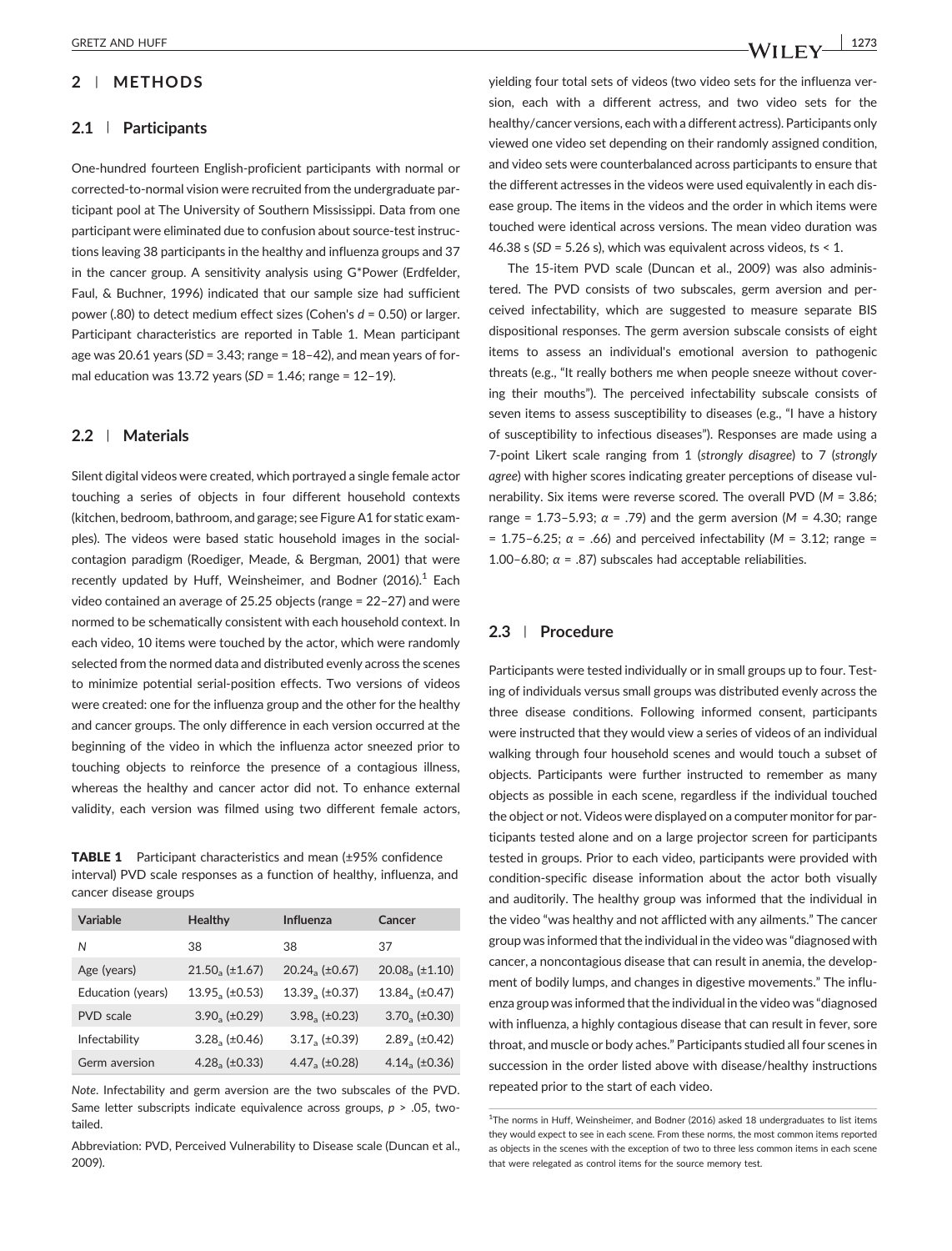Following study of the videos, participants completed a 2‐min arithmetic filler task followed by a scene‐cued recall test. Participants were provided with a recall sheet with the scene name listed and were asked to recall as many objects from that scene as possible for 2 min, regardless if the objects were touched or not. Scenes were tested separately and in the same order that they were studied with no delay between tests. Immediately following the recall tests, participants completed a 34‐item source‐recognition test that was forced choice. The test consisted of 24 presented items (three touched and three nontouched items randomly selected from each scene) and 10 nonpresented household items that were listed as uncommon in the scenes from the norming study. Items in the source test were once randomized and presented in the same order to all participants. Participants classified their memory for each item as *touched* (indicating that the actor touched the item), *nontouched* (indicating that the actor did not touch the item), or *neither* (indicating that the object was not presented). Finally, participants completed the PVD and a demographics questionnaire followed by a full debriefing. The experimental session lasted approximately 30 min.

## **3** | **RESULTS**

For significant comparisons, effect sizes were calculated using partial‐ eta squared ( $η<sub>p</sub><sup>2</sup>$ ) for analyses of variance (ANOVAs) and Cohen's *d* for *t* tests. We further tested all nonsignificant comparisons found using

**TABLE 2** Mean (±95% confidence interval) proportions of correct recall, number of intrusions per list recall, and source attributions for touched and nontouched items or nonpresented items as a function of healthy, influenza, and cancer disease groups

| Item type/"attribution" | <b>Healthy</b>    | Influenza         | Cancer            |
|-------------------------|-------------------|-------------------|-------------------|
| Free-recall test        |                   |                   |                   |
| Touched items           | $.55$ (±.03)      | $.57$ (±.03)      | .53 $(\pm .04)$   |
| Nontouched items        | $.27 \ (\pm .03)$ | .24 $(\pm .03)$   | .25 $(\pm .03)$   |
| Difference              | .28 $(\pm .04)$   | .34 $(\pm .04)$   | .28 $(\pm .04)$   |
| Intrusions per video    | $.33 \ (\pm .10)$ | .24 $(\pm .08)$   | .32 $(\pm .10)$   |
| Source-monitoring test  |                   |                   |                   |
| Touched items           |                   |                   |                   |
| "Touched"               | .60 $(\pm .06)$   | $.72$ (±.05)      | .64 $(\pm .05)$   |
| "Nontouched"            | .31 $(\pm .06)$   | .20 $(\pm .04)$   | $.27$ (±.05)      |
| "Neither"               | $.09$ (±.03)      | $.08$ (±.03)      | $.09$ (±.03)      |
| Nontouched items        |                   |                   |                   |
| "Touched"               | $.12 \ (\pm .03)$ | .11 $(\pm .04)$   | .10 $(\pm .03)$   |
| "Nontouched"            | .51 $(\pm .05)$   | .54 $(\pm .05)$   | $.55$ (±.04)      |
| "Neither"               | .36 $(\pm .06)$   | $.35 \ (\pm .05)$ | $.35 \ (\pm .03)$ |
| Nonpresented items      |                   |                   |                   |
| "Touched"               | $.04$ (±.02)      | .04 $(\pm .02)$   | .05 $(\pm .03)$   |
| "Nontouched"            | .21 $(\pm .06)$   | $.17 \ (\pm .05)$ | .21 $(\pm .04)$   |
| "Neither"               | $.74$ (±.07)      | .78 $(\pm .05)$   | .72 $(\pm .06)$   |

traditional null hypothesis significance testing by using a Bayesian estimate of the strength of evidence supporting the null hypothesis (Masson, 2011; Wagenmakers, 2007). This analysis compares two models: one that assumes an effect and another that assumes a null effect. The Bayesian analysis provides a probability estimate that the null is retained and produces a *p* value termed  $p_{\text{BIC}}$  (Bayesian information criterion). This analysis is sensitive to sample size and increases confidence in reported null effects. Data collected are posted via OSF (osf.io/qbrgm).

#### **3.1** | **Free recall**

Table 2 (top panel) reports mean proportions of objects correctly recalled based on whether the object was touched or not touched in the videos and mean number of intrusions recalled per video as a function of disease group. Correct recall was calculated by taking the total number of nonrepeated objects recalled (i.e., only recalled once), divided by the total number of objects presented in each scene. Proportions of recalled objects were then analyzed using a 3 (disease group: healthy vs. cancer vs. influenza)  $\times$  2 (object type: touched vs. nontouched) mixed ANOVA. Correct recall did not differ across disease groups as indicated by a nonsignificant main effect of group,  $F(2, 110) = 1.11$ , *MSE* = .01,  $p = .33$ ,  $p_{BIC} = .97$ , but a significant main effect of object type indicated that recall was greater for objects that were touched versus not touched (.55 vs. .25), *F* (1, 110) = 753.02, *MSE* = .01,  $\eta_p^2$  = .87, *p* < .001. Importantly, a significant interaction was found, *F*(2, 110) = 3.47, *MSE* = .01,  $η<sub>p</sub><sup>2</sup>$  = .06, *p* = .03. This interaction reflected a greater difference between recall for touched and nontouched items in the influenza group than either the healthy group (.34 vs. .28), *t*(74) = 2.31, *SEM* = .02, *p* = .02, *d* = 0.53, or the cancer group (.34 vs. .28), *t*(73) = 2.27, *SEM* = .02, *p* = .03, *d* = 0.52, which in turn, were equivalent (.28 vs. .28),  $t < 1$ ,  $p = .96$ ,  $p_{BIC} = .91$ . Thus, knowledge that the actor was infected with a contagious disease, but not a noncontagious disease, produced a greater increase in the recall of touched over nontouched items, a pattern consistent with the BIS account. The mean number of extra‐video intrusions per list was also compared. Intrusion rates were low across groups and did not differ, *F* (2, 110) = 1.34, *MSE* = .08, *p* = .27, *p*<sub>BIC</sub> = .97.

## **3.2** | **Source recognition**

Table 2 (bottom panel) reports mean proportions of source attributions for touched, nontouched, and nonpresented items. Beginning with touched items, correct attributions (computed as touched items attributed as "touched") were analyzed using a one‐way ANOVA. Critically, a significant effect was found, *F* (2, 110) = 4.85, *MSE* = .03, *p* = .01, *η*p <sup>2</sup> = .08, which indicated that correct touched‐item attributions were greater in the influenza group than either the healthy group (.72 vs. .60), *t*(74) = 3.03, *SEM* = .04, *p* < .01, *d* = 0.70, or the cancer group (.72 vs. .64), *t*(73) = 2.18, *SEM* = .04, *p* = .03, *d* = 0.51, but did not differ between the healthy and cancer groups (.60 vs. .64),  $t < 1$ ,  $p = .34$ ,  $p_{\text{BIC}}$ = .84. Correct attributions were similarly analyzed for nontouched items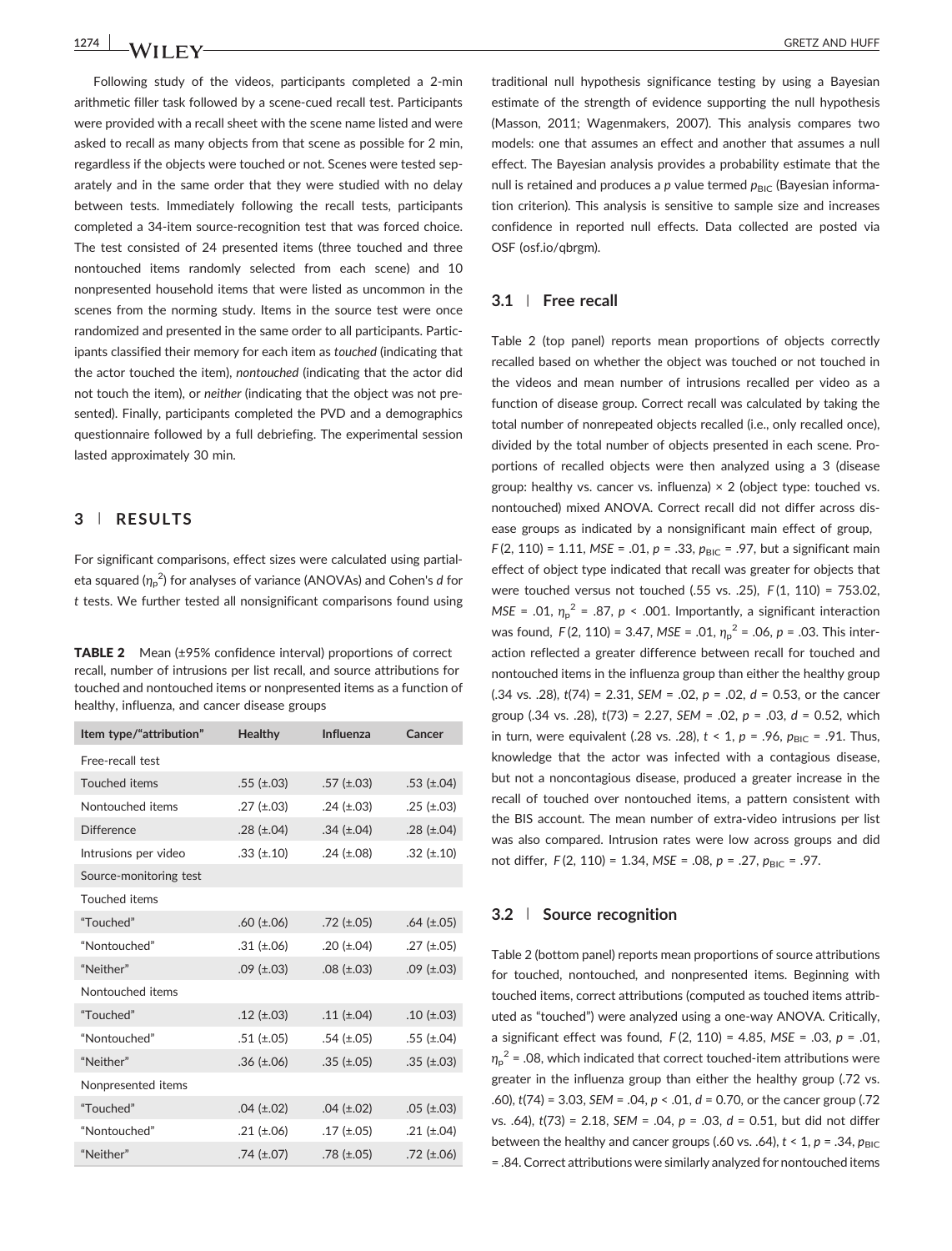(nontouched items attributed as "not touched") and nonpresented items (nonpresented items attributed as "neither"); however, for both attribution types, no differences were found across disease groups, *F* < 1, *p* = .59,  $p_{\text{BIC}} = .99$ , and  $F(2, 110) = 1.17$ ,  $MSE = .04$ ,  $p = .32$ ,  $p_{\text{BIC}} = .97$ , for nontouched and nonpresented items, respectively. Thus, source attributions were enhanced in the influenza group, but importantly, this pattern was only found for touched items. Again, this pattern is consistent with the BIS account as source attributions were not enhanced for the cancer group over the healthy group and were only found for touched items that were most likely to be contaminated by the contagious actor.

## **3.3** | **Correlations with the PVD scale**

Correlations between the PVD scale, the two subscales (infectability and germ aversion), and recall and source attributions for touched and nontouched items are reported in Table 3. No reliable correlations were found between PVD measures and the recall of touched items, *r*s < .04, *p*s > .66, or nontouched items, *r*s < .17, *p*s > .09. Importantly however, a significant positive relationship was found between the germ aversion subscale of the PVD and correct source attributions to touched items, *r*(113) = .22, *p* = .02, but not nontouched items, *r* < .04, *p* = .86. To test whether the positive relationship between germ aversion and touched source attributions depended upon the disease group, we examined the germ aversion by disease group interaction using an analysis of covariance. No interaction was found, *F* < 1, *p*  $=$  .63,  $p_{BIC}$  = .99, demonstrating that the positive relationship between germ aversion and touched source attributions was equivalent across disease groups, which is not surprising given that the PVD scale is a dispositional measure and likely not sensitive to instructions presented in the different disease groups. This pattern is noteworthy as it suggests that overall, individuals averse to germs were more likely to selectively remember whether an object was touched by the actor than items that were not touched. Though not moderated by disease condition, this pattern supports the BIS account, suggesting that high pathogen concerns may naturally facilitate processing of touched objects. No reliable correlations were found between touched and nontouched source attributions and the overall PVD scale or the infectability subscale, *r*s < .18, *p*s > .05.

## **4** | **DISCUSSION**

The present findings provide empirical evidence that the activation of the BIS can facilitate memory for objects contaminated by a threatening disease. Participants who were instructed that an actor in a series of videos was diagnosed with influenza, a highly contagious disease, showed a greater difference in free recall of touched and nontouched objects and a greater rate of correct source attributions for touched items relative to actors either diagnosed with cancer or who were healthy. Comparisons to these latter conditions are critical as they provide a key test between the BIS account and the distinctiveness account. Our finding of greater source attributions for touched objects in the influenza group over the cancer and healthy groups suggests that knowledge of a contagious disease facilitates memorial processing of objects potentially contaminated by a contagious disease. The memory benefit for objects ostensibly contaminated by disease is consistent with prior work, though our additional comparison to a noncontagious disease comparison (cancer) is novel (see Bonin et al., in press; Fernandes et al., 2017). Additionally, the influenza group showed no memory benefit for nontouched objects in either recall or source tests relative to the other groups and only showed a benefit for touched items in the source test. Thus, the presence of the contagious influenza did not facilitate memory for all objects in the scenes (i.e., there was not a global memory improvement), only the source memory for touched objects that were contaminated by the diseased source.

As an additional analysis of the BIS, our study examined the relationship between responses on the PVD and memory for touched objects. Our analyses found a positive correlation between the germ aversion subscale and correct source attributions for touched objects, and this pattern was equivalent across disease groups. This finding suggests that individuals concerned with pathogens were more likely to recollect source details for touched objects. Of note, no relationship was found between touched source attributions and the perceived infectability subscale of the PVD, demonstrating that one's concern about their general susceptibility to disease was insufficient to facilitate memory for touched objects. To our knowledge, the PVD scale has not been compared with recognition performance for disease sources. Only when individuals were concerned about the presence

TABLE 3 Correlations with the PVD scales and subscales and correct recall and source attributions for touched items

| 1. PVD scale         |          |                                |                          |                                 |          |                   |  |
|----------------------|----------|--------------------------------|--------------------------|---------------------------------|----------|-------------------|--|
| 2. Infectability     | $.78***$ | $\qquad \qquad \longleftarrow$ |                          |                                 |          |                   |  |
| 3. Germ aversion     | $.74***$ | $.19*$                         | $\overline{\phantom{0}}$ |                                 |          |                   |  |
| 4. Touched recall    | .00      | $-.04$                         | .03                      | $\hspace{0.1mm}-\hspace{0.1mm}$ |          |                   |  |
| 5. Nontouched recall | $-.16$   | $-.05$                         | $-.17^$                  | $.23*$                          |          |                   |  |
| 6. Touched source    | $.18^$   | .06                            | $.22*$                   | $.31***$                        | $-.32**$ | $\qquad \qquad -$ |  |
| 7. Nontouched source | $-.03$   | $-.02$                         | $-.02$                   | $-.05$                          | $.21*$   | $-.09$            |  |

*Note*. Infectability and germ aversion are the two subscales of the PVD.

Abbreviation: PVD, Perceived Vulnerability to Disease scale (Duncan et al., 2009).

\*\**p* < .01. \**p* < .05. ^*p* < .10, two-tailed.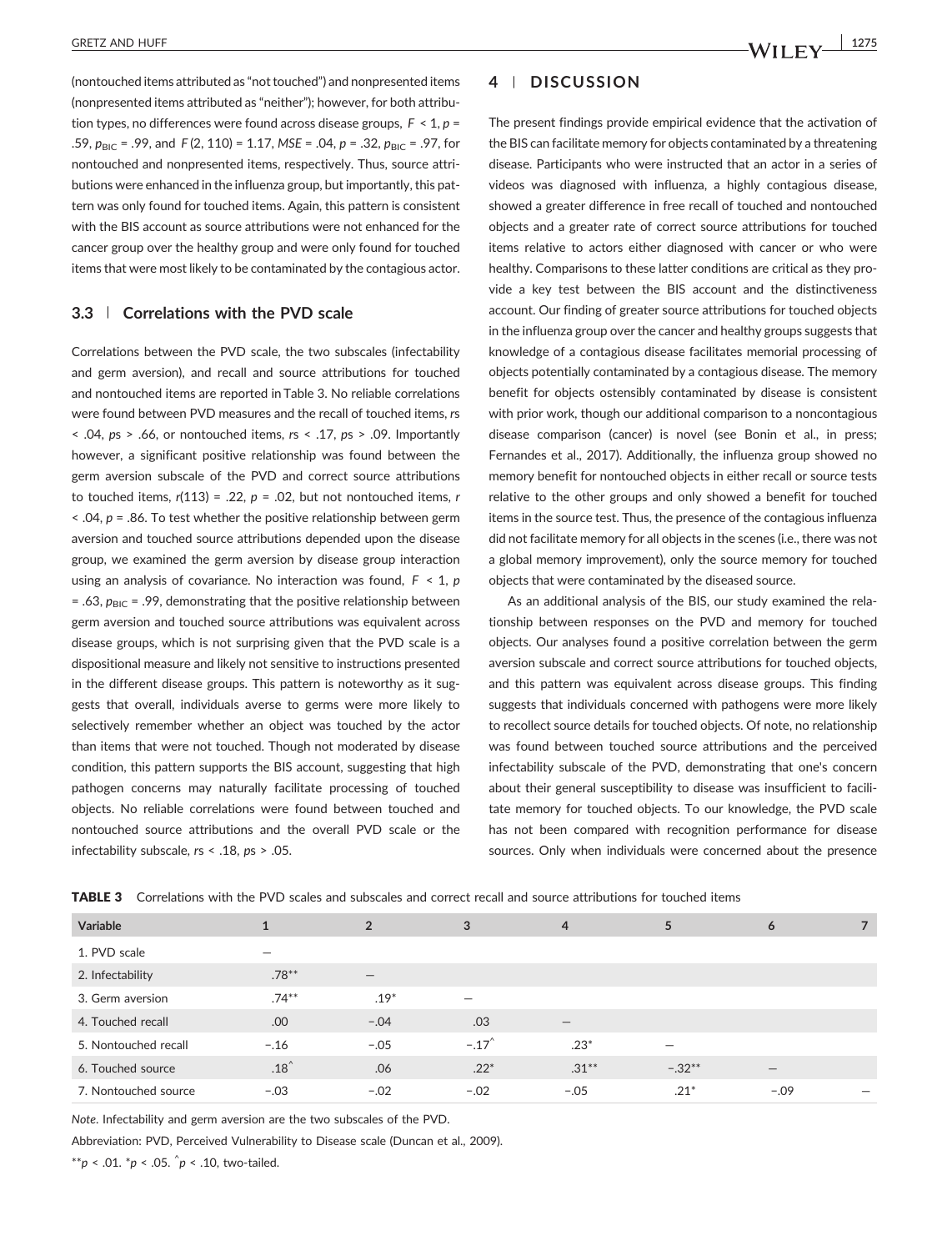of pathogenic threats, as assessed by the germ aversion subscale, were they more likely to remember the correct source of touched objects that were more likely to be contaminated.

Our goal in this study was to separate the contributions of disease distinctiveness from disease infectability; however, we assume that the influenza and cancer disease states are indeed similarly distinctive from the healthy condition. To lend credence to our assumption, we conducted a secondary norming study in which 46 online participants were asked to rate the healthy, influenza, and cancer actor descriptions used in our study on the basis of distinctiveness (i.e., whether the description makes an individual distinguishable) and emotionality (i.e., whether the description elicits a high or low emotional response, either positive or negative). Disease conditions were presented in a random ordering, and participants made their ratings using a 1 (*low*) to 7 (*high*) scale (see Table A1). Participants rated the influenza and cancer descriptions as equally more distinctive than the healthy description. Moreover, cancer was rated as being more emotional than the influenza and healthy conditions, yet despite this greater rating, the cancer group produced no memory advantage over the healthy or influenza groups. These ratings therefore suggest that the source advantage in the influenza group was likely due to BIS activation rather than an increase in perceived distinctiveness or emotionality.

Although knowledge of influenza improved source memory for touched objects, our study was careful to ensure that disease information was salient to participants across groups. In addition to repeating disease information about the actor prior to each video, actors in the influenza condition provided a sneeze at the beginning of each video to further reinforce contagious disease information. Although our methods made disease information overt (as was the case in both Bonin et al., in press, and Fernandes et al., 2017), it is likely that a similar pattern may occur when disease information is relatively muted. For example, Miller and Maner (2011) reported that individuals who were ill within the past week showed greater attention towards disfigured faces (a potential marker of disease). In this study, no overt disease‐related cues were provided, yet attentional effects were found, suggesting that disease information need not be explicitly available, provided that individuals were recently ill. Of course, examining whether the BIS becomes activated to increase memory for contagious‐diseased sources with more covert cues would be informative. If the BIS is sensitive, increased processing of disease-related information may be commonplace, which would be highly adaptive to protect oneself from possible biological threats. Indeed, relatively subtle cues such as benign birthmarks have been shown to induce perceptions of contamination (Ryan, Oaten, Stevenson, & Case, 2012), which may suggest that subtle cues can activate the BIS even in instances where contamination is minimal or nonexistent.

Further, it is possible that the BIS activation found in our influenza group may instead reflect a more strongly activated BIS rather than a BIS that is activated in an all‐or‐none process. Given BIS activation following relatively subtle cues (e.g., Ryan et al., 2012), it is possible that the mere mention of disease to participants is sufficient to activate the BIS, but the threat of contagion may increase the activation even more. Our study does not allow for the differentiation between an

all‐or‐none and a more graded activation of the BIS given that our healthy description mentioned that the actor was indeed healthy and not afflicted with ailments. Simply mentioning the healthy status may have activated the BIS, albeit at a low level. Regardless of these possible qualitative differences in how the BIS is activated, we would still expect that infectious sources would be better remembered than noninfectious sources based on our source data.

In addition to examining potential triggers of the BIS and whether activation is graded, it will also be important for researchers to determine the specific cognitive mechanisms that contribute to better memory for contagious‐diseased sources. Given the potential for enhanced attentional processes following recent illness (e.g., Miller & Maner, 2011), the BIS may operate to enhance attentional processing of stimuli that are associated with potential contaminants, facilitating their encoding. Conversely, the BIS may instead enhance monitoring for potentially contaminated sources during retrieval. Our finding of better source discrimination for touched items in the influenza group supports the notion that contagious pathogens facilitate monitoring for contaminated sources, suggesting a retrieval‐based locus. However, given that source details are often bound to target objects at the time of study, the patterns may also reflect encoding processes. Researchers have utilized a variety of methods to separate encoding and retrieval processes including manipulations at study or test to disrupt processes such as a secondary task to disrupt attention (Craik, Govoni, Naveh‐Benjamin, & Anderson, 1996), the use of metamemory judgments (Metcalfe & Dunlosky, 2008), and/or estimating processes through recognition response models by using a signal‐detection analysis or the drift-diffusion model (Huff & Aschenbrenner, 2018; Ratcliff, 1978). Separating contributions of encoding and retrieval using any one or a combination of these methods may improve our understanding of how BIS activation can affect memory processes in both basic and applied research settings.

## **5** | **CONCLUSION**

The present research provides important insights into how the BIS can affect the cognitive system and provides evidence against disease distinctiveness as a potential alternative. The ability to avoid sources that may compromise an individual's survival is an adaptive feature of the BIS that requires the ability to effectively encode and later retrieve these sources. Our data support these processes and add to the growing body of evidence that cognitive processes are tuned towards processing fitness‐relevant information (Fernandes et al., 2017; Nairne & Pandeirada, 2016). Greater understanding of those mechanisms responsible for the activation and operation of the BIS, such as whether activation is all-or-none versus graded and how this avoidance‐based system impacts encoding and retrieval processes, will be useful for greater specification of how the cognitive system evaluates biological threats.

#### **CONFLICT OF INTERESTS**

The authors report no conflict of interests with this study.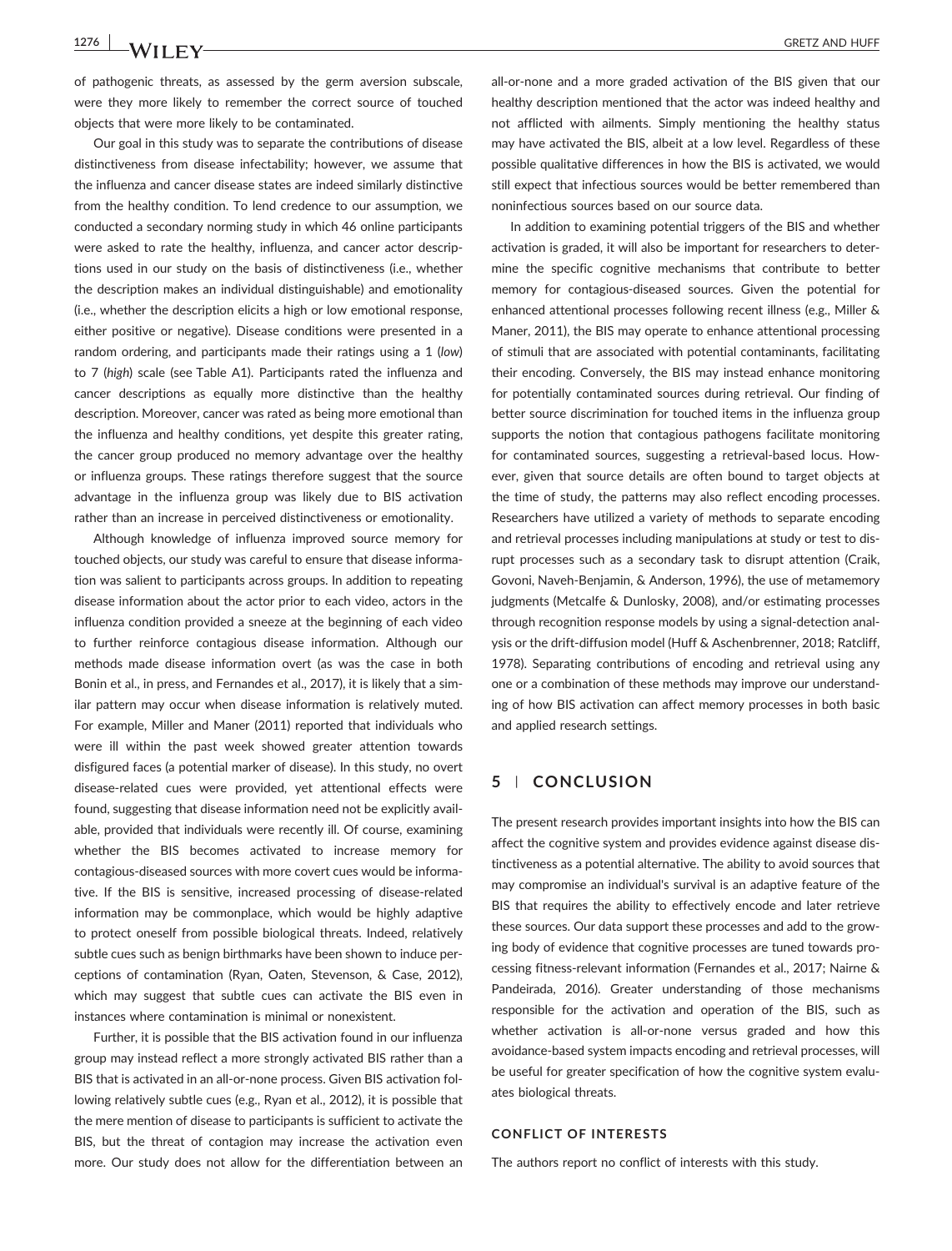## **ORCID**

*Mark J. Huff*  $\bullet$  <https://orcid.org/0000-0002-0155-7877>

#### **REFERENCES**

- Behringer, D. C., Butler, M. J., & Shields, J. D. (2006). Ecology: Avoidance of disease by social lobsters. *Nature*, *441*, 421. [https://doi.org/](https://doi.org/10.1038/441421a) [10.1038/441421a](https://doi.org/10.1038/441421a)
- Bonin, P., Gelin, M., & Bugaiska, A. (2014). Animates are better remembered than inanimates: Further evidence from word and picture stimuli. *Memory & Cognition*, *42*, 370–382. [https://doi.org/10.3758/](https://doi.org/10.3758/s13421-013-0368-8) [s13421](https://doi.org/10.3758/s13421-013-0368-8)‐013‐0368‐8
- Bonin, P., Thiebaut, G., Witt, A., & Méot, A. (in press). Contamination is "good" for your memory: Further evidence for the adaptive view of memory. *Evolutionary Psychological Science*, *5*, 300–316. [https://doi.](https://doi.org/10.1007/s40806-019-00188-y) [org/10.1007/s40806](https://doi.org/10.1007/s40806-019-00188-y)‐019‐00188‐y
- Craik, F. I. M., Govoni, R., Naveh‐Benjamin, M., & Anderson, N. D. (1996). The effects of divided attention on encoding and retrieval processes in human memory. *Journal of Experimental Psychology: General*, *125*, 159–180. [https://doi.org/10.1037/0096](https://doi.org/10.1037/0096-3445.125.2.159)‐3445.125.2.159
- Duncan, L. A., Schaller, M., & Park, J. H. (2009). Perceived vulnerability to disease: Development and validation of a 15‐item self‐report instrument. *Personality and Individual Differences*, *47*, 541–546. [https://doi.](https://doi.org/10.1016/j.paid.2009.05.001) [org/10.1016/j.paid.2009.05.001](https://doi.org/10.1016/j.paid.2009.05.001)
- Erdfelder, E., Faul, F., & Buchner, A. (1996). GPOWER: A general power analysis program. *Behavior Research Methods, Instruments, & Computers*, *28*, 1–11.<https://doi.org/10.3758/BF03194105>
- Fernandes, N. L., Pandeirada, J. N. S., Soares, S. C., & Nairne, J. S. (2017). Adaptive memory: The mnemonic value of contamination. *Evolution and Human Behavior*, *38*, 451–460. [https://doi.org/10.1016/j.](https://doi.org/10.1016/j.evolhumbehav.2017.04.003) [evolhumbehav.2017.04.003](https://doi.org/10.1016/j.evolhumbehav.2017.04.003)
- Huff, M. J., & Aschenbrenner, A. J. (2018). Item‐specific processing reduces false recognition in older and younger adults: Separating encoding and retrieval using signal detection and the diffusion model. *Memory & Cognition*, *46*, 1287–1301. [https://doi.org/10.3758/](https://doi.org/10.3758/s13421-018-0837-1) [s13421](https://doi.org/10.3758/s13421-018-0837-1)‐018‐0837‐1
- Huff, M. J., Bodner, G. E., & Fawcett, J. M. (2015). Effects of distinctive encoding on correct and false memory: A meta-analytic review of costs and benefits and their origins in the DRM paradigm. *Psychonomic Bulletin & Review*, *22*, 349–365. [https://doi.org/10.3758/s13423](https://doi.org/10.3758/s13423-014-0648-8)‐014‐ [0648](https://doi.org/10.3758/s13423-014-0648-8)‐8
- Huff, M. J., Weinsheimer, C. C., & Bodner, G. E. (2016). Reducing the misinformation effect through initial testing: Take two tests and recall me in the morning? *Applied Cognitive Psychology*, *30*, 61–69. [https://doi.](https://doi.org/10.1002/acp.3167) [org/10.1002/acp.3167](https://doi.org/10.1002/acp.3167)
- Hunt, R. R., & Worthen, J. B. (2006). *Distinctiveness and memory*. New York: Oxford University Press. [https://doi.org/10.1093/acprof:oso/978019](https://doi.org/10.1093/acprof:oso/9780195169669.001.0001) [5169669.001.0001](https://doi.org/10.1093/acprof:oso/9780195169669.001.0001)
- Johnson, M. K., Hashtroudi, S., & Lindsay, D. S. (1993). Source monitoring. *Psychological Bulletin*, *114*, 3–28. [https://doi.org/10.1037/0033](https://doi.org/10.1037/0033-2909.114.1.3)‐ [2909.114.1.3](https://doi.org/10.1037/0033-2909.114.1.3)
- Kostic, B., McFarlan, C. C., & Cleary, A. M. (2012). Extensions of the survival advantage in memory: Examining the role of ancestral context and implied social isolation. *Journal of Experimental Psychology: Learning, Memory, and Cognition*, *38*, 1091–1098. [https://doi.org/10.1037/](https://doi.org/10.1037/a0026974) [a0026974](https://doi.org/10.1037/a0026974)
- Kroneisen, M., & Bell, R. (2018). Remembering the place with the tiger: Survival processing can enhance source memory. *Psychonomic Bulletin & Review*, *25*, 667–673. [https://doi.org/10.3758/s13423](https://doi.org/10.3758/s13423-018-1431-z)‐018‐1431‐z
- Loehle, C. (1995). Social barriers to pathogen transmission in wild animal populations. *Ecology*, *76*, 326–335.<https://doi.org/10.2307/1941192>
- Masson, M. E. J. (2011). A tutorial on a practical Bayesian alternative to null‐hypothesis significance testing. *Behavior Research Methods*, *43*, 679–690. [https://doi.org/10.3758/s13428](https://doi.org/10.3758/s13428-010-0049-5)‐010‐0049‐5
- Metcalfe, J., & Dunlosky, J. (2008). Metamemory. In H. L. Roediger, III (Ed.), *Learning and memory: A comprehensive reference* (pp. 349–362). Oxford: Elsevier. [https://doi.org/10.1016/B978](https://doi.org/10.1016/B978-012370509-9.00159-5)‐012370509‐9.00159‐5
- Miller, S. L., & Maner, J. K. (2011). Sick body, vigilant mind: The biological immune system activates the behavioral immune system. *Psychological Science*, *22*, 1467–1471. [https://doi.org/10.1177/09567976](https://doi.org/10.1177/0956797611420166) [11420166](https://doi.org/10.1177/0956797611420166)
- Mortensen, C. R., Becker, D. V., Ackerman, J. M., Neuberg, S. L., & Kenrick, D. T. (2010). Infection breeds reticence: The effects of disease salience on self‐perceptions of personality and behavioral avoidance tendencies. *Psychological Science*, *21*, 440–447. [https://doi.org/10.1177/](https://doi.org/10.1177/0956797610361706) [0956797610361706](https://doi.org/10.1177/0956797610361706)
- Murray, D. R., & Schaller, M. (2016). The behavioral immune system: Implications for social cognition, social interaction, and social influence. In J. M. Olson, & M. P. Zanna (Eds.), *Advances in experimental social psychology* (pp. 75–129). San Diego, CA: Elsevier Academic Press.
- Nairne, J. S. (2015). Adaptive memory: Novel findings acquired through forward engineering. In D. S. Lindsay, C. M. Kelley, A. P. Yonelinas, & H. L. Roediger, III (Eds.), *Remembering: Attributions, processes, and control in human memory*. New York: Psychology Press.
- Nairne, J. S., & Pandeirada, J. N. S. (2010). Adaptive memory: Ancestral priorities and the mnemonic value of survival processing. *Cognitive Psychology*, *61*, 1–22.<https://doi.org/10.1016/j.cogpsych.2010.01.005>
- Nairne, J. S., & Pandeirada, J. N. S. (2016). Adaptive memory: The evolutionary significance of survival processing. *Perspectives on Psychological Science*, *11*, 496–511. [https://doi.org/10.1177/](https://doi.org/10.1177/1745691616635613) [1745691616635613](https://doi.org/10.1177/1745691616635613)
- Nairne, J. S., Pandeirada, J. N. S., Gregory, K. J., & Van Arsdall, J. E. (2009). Fitness relevance and the hunter‐gatherer mind. *Psychological Science*, *20*, 740–746. [https://doi.org/10.1111/j.1467](https://doi.org/10.1111/j.1467-9280.2009.02356.x)‐9280.2009.02356.x
- Nairne, J. S., Thompson, S. R., & Pandeirada, J. N. S. (2007). Adaptive memory: Survival processing enhances retention. *Journal of Experimental Psychology: Learning, Memory, and Cognition*, *33*, 263–273. [https://](https://doi.org/10.1037/0278-7393.33.2.263) [doi.org/10.1037/0278](https://doi.org/10.1037/0278-7393.33.2.263)‐7393.33.2.263
- Nairne, J. S., Van Arsdall, J. E., & Cogdill, M. (2017). Remembering the living: Episodic memory is tuned to animacy. *Current Directions in Psychological Science*, *26*, 22–27. [https://doi.org/10.1177/](https://doi.org/10.1177/0963721416667711) [0963721416667711](https://doi.org/10.1177/0963721416667711)
- Neuberg, S. L., Kenrick, D. T., & Schaller, M. (2011). Human threat management systems: Self‐protection and disease avoidance. *Neuroscience and Biobehavioral Reviews*, *35*, 1040–1051. [https://doi.org/10.1016/j.](https://doi.org/10.1016/j.neubiorev.2010.08.011) [neubiorev.2010.08.011](https://doi.org/10.1016/j.neubiorev.2010.08.011)
- Ratcliff, R. (1978). A theory of memory retrieval. *Psychological Review*, *85*, 59–108. [https://doi.org/10.1037/0033](https://doi.org/10.1037/0033-295X.85.2.59)‐295X.85.2.59
- Roediger, H. L. III, Meade, M. L., & Bergman, E. T. (2001). Social contagion of memory. *Psychonomic Bulletin & Review*, *8*, 365–371. [https://doi.](https://doi.org/10.3758/BF0396174) [org/10.3758/BF0396174](https://doi.org/10.3758/BF0396174)
- Ryan, S., Oaten, M., Stevenson, R. J., & Case, T. I. (2012). Facial disfigurement is treated like an infectious disease. *Evolution and Human Behavior*, *33*, 639–646.<https://doi.org/10.1016/j.evolhumbehav.2012.04.001>
- Schaller, M. (2006). Parasites, behavioral defenses, and the social psychological mechanisms through which cultures are evoked. *Psychological Inquiry*, *17*, 96–137. [https://doi.org/10.1207/s15327965p1:1702\\_2](https://doi.org/10.1207/s15327965p1:1702_2)
- Schaller, M., & Duncan, L. A. (2007). The behavioral immune system: Its evolution and social psychology implications. In J. P. Forgas, M. G. Haselton, & W. von Hippel (Eds.), *Evolution and the social mind:*